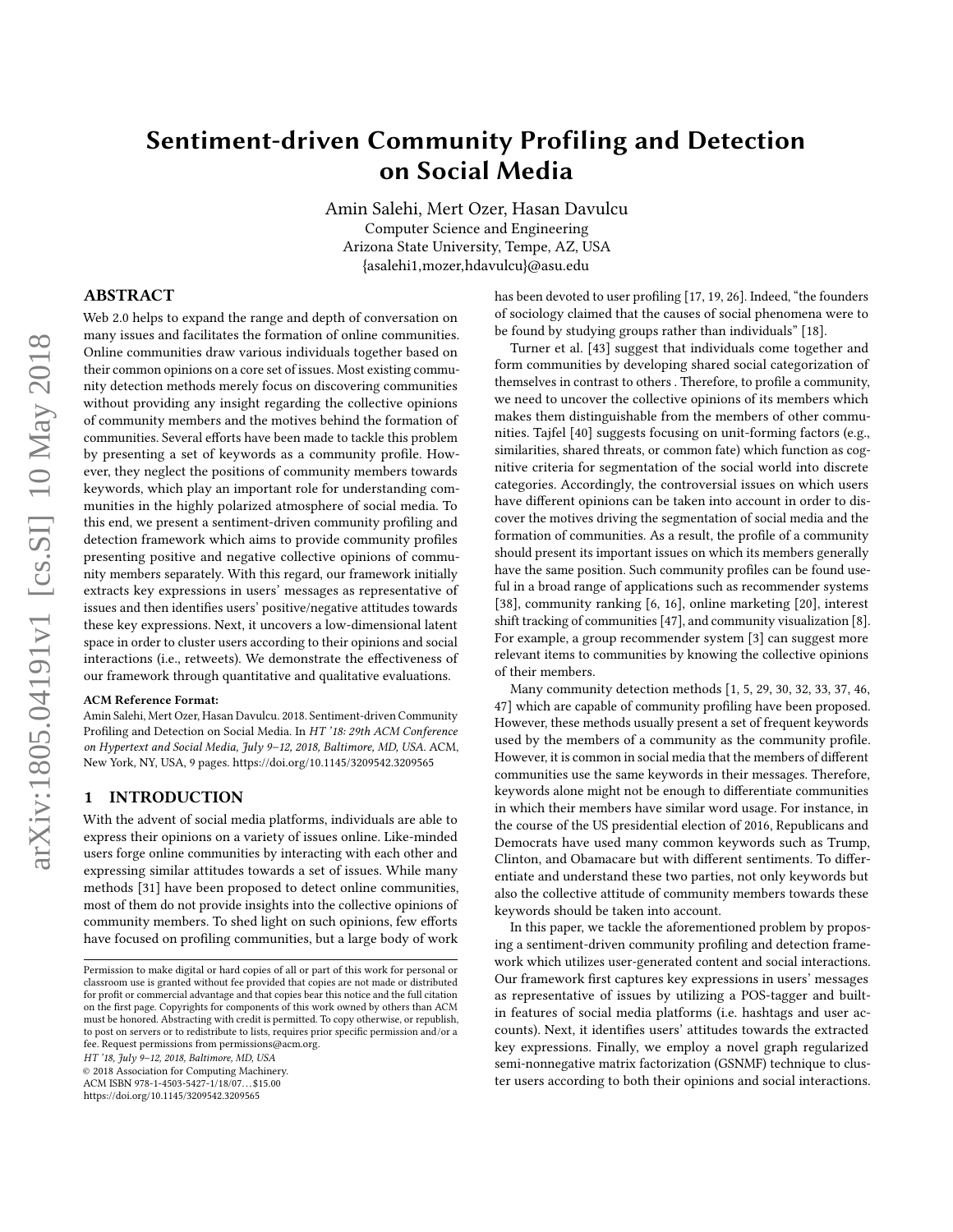HT '18, July 9–12, 2018, Baltimore, MD, USA Amin Salehi, Mert Ozer, Hasan Davulcu

GSNMF uncovers not only communities but also their sentimentdriven profiles. The main contributions of the paper are as follows:

- Providing sentiment-driven community profiles which separately present the positive and negative collective attitudes of the members of each community towards their important key expressions;
- Achieving higher performance in detecting communities compared to several existing state-of-the-art community detection methods.

The rest of the paper is organized as follows. We review related work in Section 2. In Section 3, we propose our sentiment-driven community profiling and detection framework. To demonstrate the efficacy of our framework, we conduct quantitative and qualitative experiments by using real-world social media datasets in Section 4. Section 5 concludes the paper and discusses future work.

## 2 RELATED WORK

Community detection methods can fall into three broad categories: link-based, content-based and hybrid methods. Most of the existing works belong to the first category and utilize only social interactions [\[2,](#page-8-23) [7\]](#page-8-24). However, they neglect to utilize valuable user-generated content in which users express their opinions. On the other hand, content-based methods only utilize user-generated content [\[22\]](#page-8-25). Nevertheless, the content on social media is extremely noisy, resulting in the failure in detecting communities effectively. To alleviate these challenges, hybrid community detection methods are proposed. These methods are the most related work to our study since they not only exploit both user-generated content and social interactions but are also capable of profiling communities. These methods roughly fall into two categories: probabilistic graphical models and non-negative matrix factorization (NMF) based methods.

## 2.1 Probabilistic Graphical Models

Community User Topic (CUT) models [\[46\]](#page-8-22) are one of the earliest works for detecting communities using probabilistic graphical models. The first proposed model  $(CUT_1)$  assumes that a community is a distribution over users, while the second one  $(CUT_2)$  considers a community as a distribution over topics. To discover communities,  $CUT_1$  and  $CUT_2$  are biased towards social interactions and user-generated content, respectively. Community Author Recipient Topic (CART) [\[32\]](#page-8-19) is an unbiased model which assumes the members of a community discuss topics of mutual interests and interact with one other based on these topics. CART considers users as both authors and recipients of a message. However, in well-known social networks such as Twitter and Facebook, the number of recipients for a message can be very large. To make community detection scalable, Topic User Community Model (TUCM) [\[37\]](#page-8-21), considering users as authors not recipients, is proposed. Since CART and TUCM consider users as authors, recipients, or both, they are limited to certain types of social interactions (e.g., retweet and reply-to in Twitter). The link-content model [\[29\]](#page-8-17) solves this problem by ignoring the assumption that messages can be related to each other using social interactions. It is also capable of using different types of social interactions (e.g., friendship in Facebook and followership in Twitter). Furthermore, COCOMP [\[47\]](#page-8-12) is proposed to model each community as a mixture of topics about which a corresponding group of

<span id="page-1-0"></span>

| Notation     | Explanation                       |
|--------------|-----------------------------------|
| U            | The set of users                  |
| C            | The set of communities            |
| S            | The set of key expressions        |
| n            | The number of users               |
| m            | The number of key expressions     |
| $\mathbf{k}$ | The number of communities         |
| X            | User opinion matrix               |
| U            | Community membership matrix       |
| v            | Community profile matrix          |
| W            | Social Interaction matrix         |
| W            | Symmetrically normalized matrix W |
| D            | Degree matrix of W                |

Table 1: Notations used in the paper

users communicate. [\[5\]](#page-8-16) is another model which detects and profiles communities in the domains having user-user, user-document, and document-document links.

## 2.2 NMF-based Methods

In order to encode graphs as local geometric structures, many methods extending standard NMF are proposed. LLNMF [\[15\]](#page-8-26) introduces a regularizer, imposing the constraint that each data point should be clustered based on the labels of the data points in its neighborhood. GNMF [\[4\]](#page-8-27) further incorporates a graph regularizer to encode the manifold structure. Moreover, DNMF [\[39\]](#page-8-28) is proposed based on the the idea that not only the data, but also the features lie on a manifold. The graph regularizers proposed by the above methods have been utilized by several other works [\[30,](#page-8-18) [33\]](#page-8-20) to detect communities on social media. Moreover, another work [\[1\]](#page-8-15) proposes a NMF-based approach utilizing a graph regularizer to exploit different social views (i.e., different social interactions and user-generated content) as well as prior knowledge in order to detect and profile communities.

### 3 THE PROPOSED FRAMEWORK

#### 3.1 Problem Statement

We first begin with the introduction of the notations used in the paper as summarized in Table [1.](#page-1-0) Let  $\mathcal{U} = \{u_1, u_2, ..., u_n\}$  be the set of *n* users,  $C = \{c_1, c_2, ..., c_k\}$  indicate the set of *k* communi-<br>ties and  $S = \{c_1, c_2, ..., c_k\}$  denote the set of *m* key expressions ties, and  $S = \{s_1, s_2, ..., s_k\}$  denote the set of m key expressions.<br>  $\mathbf{X} \in \mathbb{R}^{m \times n}$  indicates the matrix of users' attitudes towards key ex-X ∈  $\mathbb{R}^{m \times n}$  indicates the matrix of users' attitudes towards key expressions, where  $X_{li}$  corresponds to the attitude of user  $u_i$  towards key expression  $s_l$ . Furthermore,  $\mathbf{U} \in \mathbb{R}^{n \times k}_+$  indicates the community<br>membership matrix, in which  $\mathbf{U}_{\cdot k}$ , corresponds to the membership membership matrix, in which  $\mathbf{U}_{ik}$  corresponds to the membership strength of user  $U_i$  in community  $c_k$ .  $V \in \mathbb{R}^{m \times k}$  further denotes the community profile matrix where  $V_{ii}$  corresponds to the conthe community profile matrix, where  $V_{lk}$  corresponds to the contribution strength of key expression  $s_l$  in the profile of community<br>c. Moreover  $\mathbf{W} \in \mathbb{R}^{n \times n}$  indicates the social interaction matrix in which  $W_{ij}$  represents the number of social interactions between . Moreover,  $\mathbf{W} \in \mathbb{R}_+^{n \times n}$  indicates the social interaction matrix, in user  $u_i$  and user  $u_j$ . We use  $\widetilde{W}$  to denote the symmetric normalization of **W** (i.e.,  $\mathbf{\tilde{W}} = \mathbf{D}^{-1/2} \mathbf{W} \mathbf{D}^{-1/2}$ , where **D** is the degree matrix of W).

By using the above notations, the problem of detecting and profiling communities can be defined as: Given user opinion matrix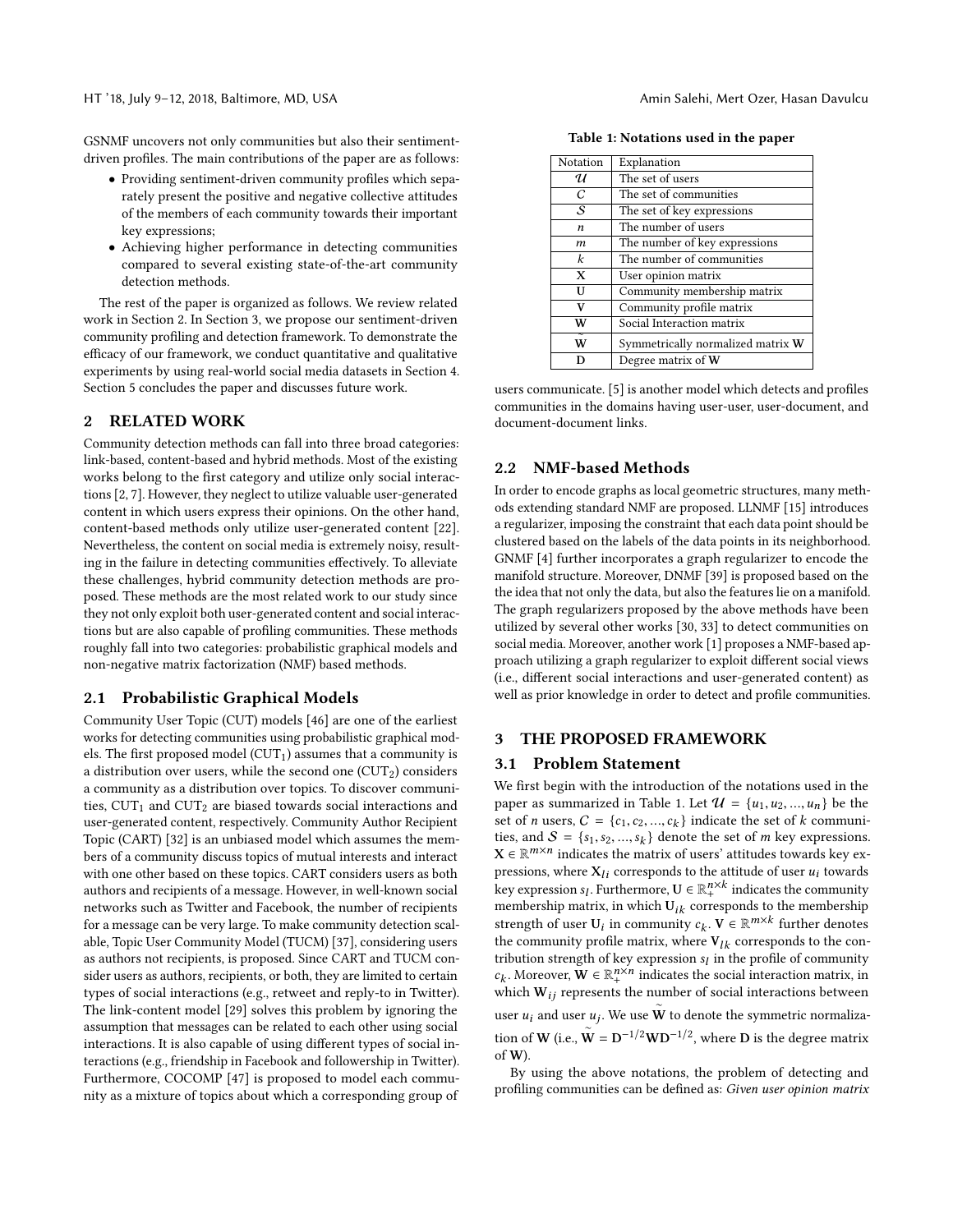$X$  and social interaction matrix  $W$ , we aim to obtain community membership matrix U and community profile matrix V.

## 3.2 Extracting Key Expressions as Issues

Social media presents an opportunity to utilize user-generated content in which individuals express their opinions on various issues. The first step towards understanding users' opinions is the extraction of the issues they discuss. To this end, many efforts [\[28,](#page-8-29) [35,](#page-8-30) [45\]](#page-8-31) have been made to extract issues or related aspects. However, these methods require enough training samples for a specific domain to work accurately. Due to the lack of such a dataset for our required experiments, we follow a simple approach to extract key expressions. We utilize the built-in features common among well-known social media platforms. In such social networks, hashtags and user account mentions, which usually indicate issues, are perpended by '#' and '@', respectively. However, the built-in features are not enough to detect all issues. To tackle this problem, we employ a part-of-speech (POS) tagger to extract proper nouns and noun phrases (two or more nouns in a row) as representative of issues. If some proper nouns are in a row, they are considered as a single key expression. We utilize the POS tagger proposed in [\[13\]](#page-8-32) proven to perform well for the content on social media.

# 3.3 Capturing Users' Opinions

The position individuals take towards issues reflects their opinions $^1.$  $^1.$  $^1.$ Many efforts [\[34,](#page-8-33) [41\]](#page-8-34) have been made to detect users' sentiments towards issues. However, these methods work effectively when enough training samples for a specific domain are given. However, there is no such a dataset for our required experiments so we apply a simple approach although a sophisticated approach can improve the result of our framework. First, a window with a certain size centered at each positive/negative sentiment word is created. Next, the nearest key expression to the sentiment word is selected, and the positivity/negativity of the sentiment word determines user's positive/negative attitude towards that key expression. For instance, in the message "Conservatives seem angry every time economy adds jobs", we assume the author has a negative sentiment towards key expression "conservatives" because it is the closest key expression to the negative sentiment word "angry" if we consider the window size to be at least two. To generate matrix  $X$ , we need to apply the above procedure for all messages. Therefore, for each message if author  $u_i$  takes a positive/negative attitude towards key expression word to  $X_{li}$ , respectively. We utilize SentiStrength [\[42\]](#page-8-35) to discover<br>positive and perative words as well as their sentiment strength  $s_l$ , we add the sentiment strength of the corresponding sentiment positive and negative words as well as their sentiment strength.

# 3.4 Exploiting Users' Opinions

After extracting users' attitudes towards key expressions, the next major objective is sentiment-driven community profiling and detection of like-minded users. To accomplish this, we exploit seminonnegative matrix factorization [\[10\]](#page-8-36) as follows:

<span id="page-2-1"></span>
$$
\min_{U,V} \quad ||\mathbf{X} - \mathbf{V}\mathbf{U}^T||_F^2
$$
\n
$$
\text{s.t.} \quad \mathbf{U} \ge 0. \tag{1}
$$

Since the non-negativity constraint in Eq. [\(1\)](#page-2-1) only holds on matrix U, matrix V can contain both positive and negative values. A positive/negative value of  $V_{lk}$  denotes that the members of community  $c_k$  have a collective positive/negative attitude towards key expression  $s_l$ . The larger the positive value of  $V_{lk}$  is, the more the members of community  $c_l$ , have a collective positive attitude to members of community  $c_k$  have a collective positive attitude towards key expression  $s_l$ . The lower the negative value of  $V_{lk}$  is, the more the members of community  $c_l$ , have a collective negative the more the members of community  $c_k$  have a collective negative attitude towards key expression  $s_l$ . This property of matrix **V** also results in the categorization of key expressions into positive and results in the categorization of key expressions into positive and negative categories according to the sign of the corresponding elements of key expressions in matrix V. Therefore, key expressions in a community profile are divided into two positive and negative categories. Moreover, the key expressions in each category can also be ranked by their values in matrix V in order to show how important they are to the members of the corresponding community.

# 3.5 Exploiting Social Interactions

Social interactions (e.g., retweets in Twitter and friendship in Facebook) are one of the most effective sources of information to detect communities [\[31\]](#page-8-1). To utilize social interactions, NMF-based methods exploit graph regularizers. Gu et al. [\[14\]](#page-8-38) suggest that graph regularizers used in GNMF [\[4\]](#page-8-27) and DNMF [\[39\]](#page-8-28) suffer from the trivial solution problem and the scale transfer problem. When the graph regularizer parameter is too large, the trivial solution problem occurs and results in similarity among the elements of each row of community membership matrix U. The scale transfer problem, in which  ${V^*, U^*}$  stands as the optimal solution for Eq. [\(1\)](#page-2-1), results in a<br>smaller objective value for the scaled transformed solution  $(V^*, \mathcal{B}U')$ smaller objective value for the scaled transferred solution  $(\frac{V^*}{\beta}, \beta U')$ β , for any real scalar  $\beta > 1$ .

To avoid these problems, we propose using the following graph regularizer,

<span id="page-2-2"></span>
$$
\max_{U} Tr(U^T \widetilde{W} U)
$$
  
s.t.  $U \ge 0$ ,  $U^T U = I$ . (2)

 $\rm s.t. \quad U \geq 0, U^T U = I.$  where I is the identity matrix with the proper size. Eq. [\(2\)](#page-2-2) clusters users into  $k$  communities, with the most interactions within each community and the fewest interactions between communities. In fact, Eq. [\(2\)](#page-2-2) is equivalent to the nonnegative relaxed normalized cut as put forth in [\[9\]](#page-8-39).

### 3.6 The Proposed Framework GSNMF

In the previous sections, we introduced our solutions to exploit and social interactions and users' attitudes toward key expressions. Using these solutions, our proposed framework simultaneously utilizes users' opinions and social interactions to uncover communities and their profiles. The proposed framework requires solving the following optimization problem,

<span id="page-2-3"></span>
$$
\min_{U,V} \mathcal{F} = ||\mathbf{X} - \mathbf{V}\mathbf{U}^T||_F^2 - \lambda Tr(\mathbf{U}^T \widetilde{\mathbf{W}} \mathbf{U})
$$
\n
$$
\text{s.t.} \quad \mathbf{U} \ge 0, \mathbf{U}^T \mathbf{U} = \mathbf{I}. \tag{3}
$$

where  $\lambda$  is a non-negative regularization parameter controlling<br>a contribution of the graph regularizer in the final solution. Since the contribution of the graph regularizer in the final solution. Since the optimization problem in Eq. [\(3\)](#page-2-3) is not convex with respect to variables U and V together, there is no guarantee to find the global

<span id="page-2-0"></span> $1$ An opinion is defined as an attitude towards an issue [\[11\]](#page-8-37).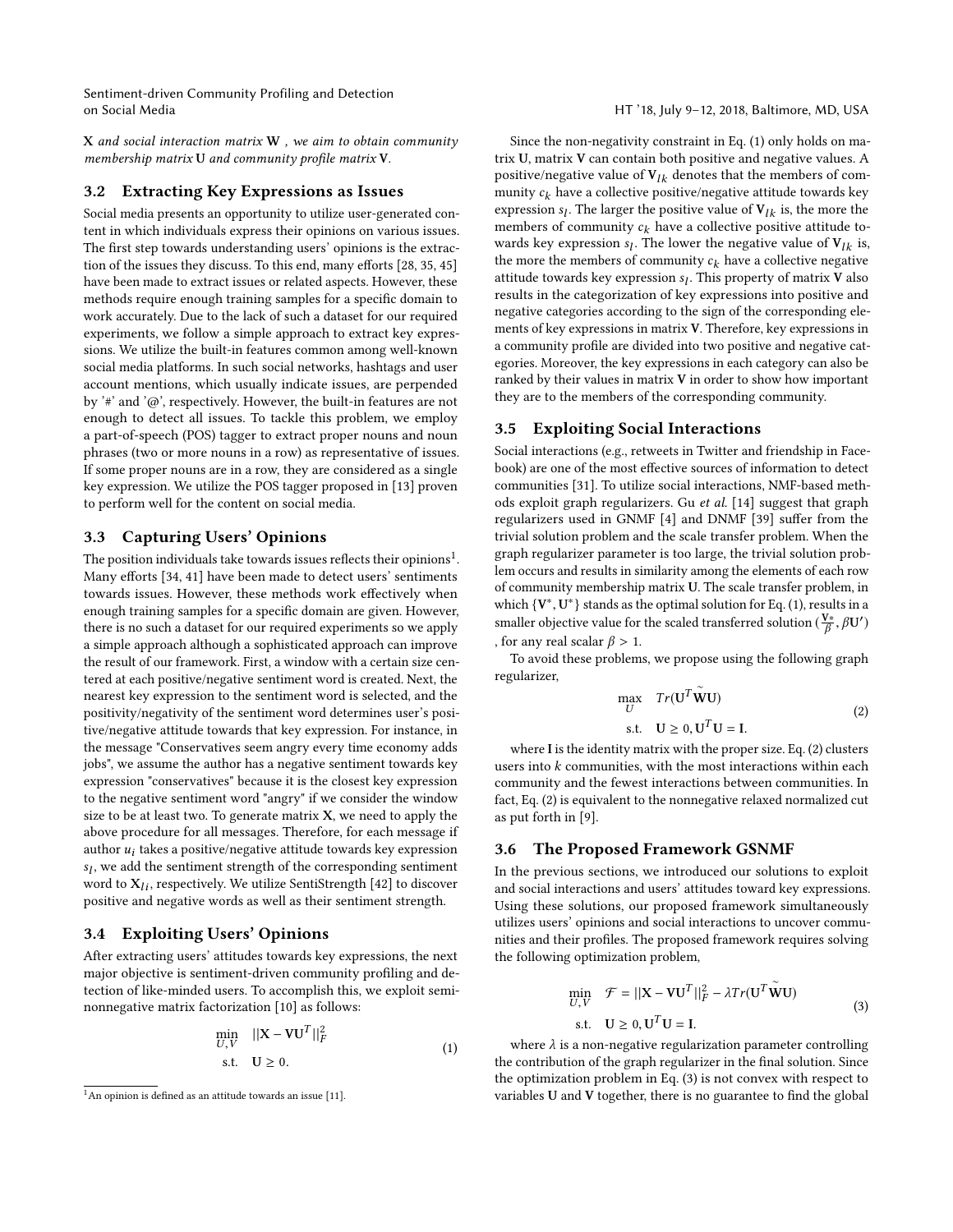HT '18, July 9–12, 2018, Baltimore, MD, USA Amin Salehi, Mert Ozer, Hasan Davulcu

<span id="page-3-2"></span>

|              | Algorithm 1 The Proposed Algorithm for GSNMF                                                                                      |  |  |  |  |  |  |  |
|--------------|-----------------------------------------------------------------------------------------------------------------------------------|--|--|--|--|--|--|--|
|              | <b>Input:</b> user opinion matrix X and social interaction matrix W<br><b>output:</b> community membership matrix U and community |  |  |  |  |  |  |  |
|              | profile matrix V                                                                                                                  |  |  |  |  |  |  |  |
|              | 1: Initialize U and V randomly where $U \ge 0$                                                                                    |  |  |  |  |  |  |  |
|              | 2: while not convergent $do$                                                                                                      |  |  |  |  |  |  |  |
| 3:           | Update U according to Eq. $(4)$                                                                                                   |  |  |  |  |  |  |  |
| 4:           | Update V according to Eq. $(6)$                                                                                                   |  |  |  |  |  |  |  |
| 5: end while |                                                                                                                                   |  |  |  |  |  |  |  |

optimal solution. As suggested by [\[21\]](#page-8-40), we introduce an alternative scheme to find a local optimal solution to the optimization problem. The key idea is optimizing the objective function with respect to one of the variables U or V, while fixing the other one. The algorithm keeps updating the variables until convergence.

Optimizing the objective function  ${\mathcal F}$  with respect to U leads to the following update rule,

<span id="page-3-0"></span>
$$
U = U \odot \sqrt{\frac{(X^T V)^+ + [U(V^T V)^-] + \lambda \widetilde{W} U + U\Gamma^-}{(X^T V)^- + [U(V^T V)^+] + U\Gamma^+}}
$$
(4)

where ⊙ denotes the Hadamard product, and

$$
\Gamma = \mathbf{U}^T \mathbf{X}^T \mathbf{V} - \mathbf{V}^T \mathbf{V} + \lambda \mathbf{U}^T \widetilde{\mathbf{W}} U \tag{5}
$$

We separate the negative and positive parts of a matrix A as  $A^- = (|A|-A)/2$  and  $A^+ = (|A|+A)/2$ , respectively. The details regarding the computation of Eq [\(4\)](#page-3-0) are given in Appendix A.

Moreover, optimizing the objective function  $\mathcal F$  with respect to V leads to the following updating rule,

<span id="page-3-1"></span>
$$
\mathbf{V} = \mathbf{X} \mathbf{U} (\mathbf{U}^T \mathbf{U})^{-1} \tag{6}
$$

The details are given in Appendix B.

The algorithm for GSNMF is shown in Algorithm [1.](#page-3-2) In line 1, it randomly initializes U and V. From lines 2 to 5, it updates U and V until convergence is achieved.

# 3.7 Algorithm Complexity

In Algorithm [1,](#page-3-2) the most costly operations are the matrix multiplications in update rules Eq. [\(4\)](#page-3-0) and Eq. [\(6\)](#page-3-1). Therefore, we provide the time complexity of these two updating rules as follows:

- The time complexity of Eq. [\(4\)](#page-3-0) is  $O(nmk + mk^2 + n^2k + nk^2)$ .
- Since the inversion of small matrix  $U^T U$  is trivial, the time complexity of Eq. [\(6\)](#page-3-1) is  $O(mnk + nk^2)$ .

Accordingly, the time complexity of Algorithm [1](#page-3-2) is  $O(ik(nm +$  $mk + n^2 + nk$ ) where *i* is the number of iterations. Our framework<br>can be applied to large scale social network platforms by exploiting can be applied to large scale social network platforms by exploiting the distributed approaches outlined in [\[12,](#page-8-41) [23,](#page-8-42) [25\]](#page-8-43).

# 4 EXPERIMENTS

To evaluate the efficacy of our framework, we need to answer the following two questions:

- (1) How effective is the proposed framework in detecting communities compared to the the-state-of-the-art community detection methods?
- (2) How effective is our framework in profiling communities?

Table 2: The statistics of the datasets.

<span id="page-3-3"></span>

|                               | НS      | UК      | Canada |
|-------------------------------|---------|---------|--------|
| # of tweets                   | 113.818 | 236,008 | 98.899 |
| # of retweets                 | 18,891  | 6,863   | 3,104  |
| # of distinct words           | 5,773   | 7,653   | 3,738  |
| # of distinct key expressions | 165     | 349     | 69     |
| $#$ of users                  | 404     | 317     | 102    |
| # of baseline communities     | 2       | 5       | 3      |

In the next sections, we first describe the datasets used in this study. Next, the performance of GSNMF is compared with several state-of-the-art community detection methods. Then, we qualitatively evaluate the community profiles uncovered by our framework.

# 4.1 Data Description

We take politics as an example to evaluate our framework. In this regard, we used Twitter search API to crawl politicians' tweets from three different countries, namely United States, United Kingdom, and Canada. However, Twitter API imposes the limitation of retrieving only the latest 3200 tweets for each user. To overcome this limitation, we crawled politicians' user accounts several times during the time each dataset covers. The datasets are described as follows,

- US Dataset consists of the tweets posted by 404 politicians from two major political parties (Republican party and Democratic party) in the United States from August 26 to November 29, 2016.
- UK Dataset consists of the tweets posted by 317 political figures from five major political parties (Conservative Party, Labour Party, Scottish National Party, Liberal Democratic Party, and UK Independence Party) in the United Kingdom from January 1 to September 30, 2015.
- Canada Dataset consists of the tweets posted by 102 politicians from three major political parties (Liberal Party, Conservative Party, and New Democratic Party) from January 1 to November 18, 2016.

All users in the datasets have discussed at least 15 key expressions. Moreover, the key expressions used by less than 15 users and stop words are eliminated. As a window size, we experimentally determine the threshold of 3 for the nearest keywords on both sides of each sentiment word. Furthermore, the party to which a user belong is labeled as ground truth. The statistics for the datasets are shown in Table [2.](#page-3-3) The GSNMF code and users' Twitter accounts as well as their ground truth labels used in this paper are available  $2$ .

## 4.2 Community Detection Evaluation

4.2.1 Baselines. In order to demonstrate the effectiveness of our framework, we compare GSNMF with the following state-of-the-art community detection methods,

• GNMF [\[4\]](#page-8-27) is a hybrid method utilizing both user-generated and social interactions by incorporating a graph regularizer into standard NMF.

<span id="page-3-4"></span> $^{2}$ <https://github.com/amin-salehi/GSNMF>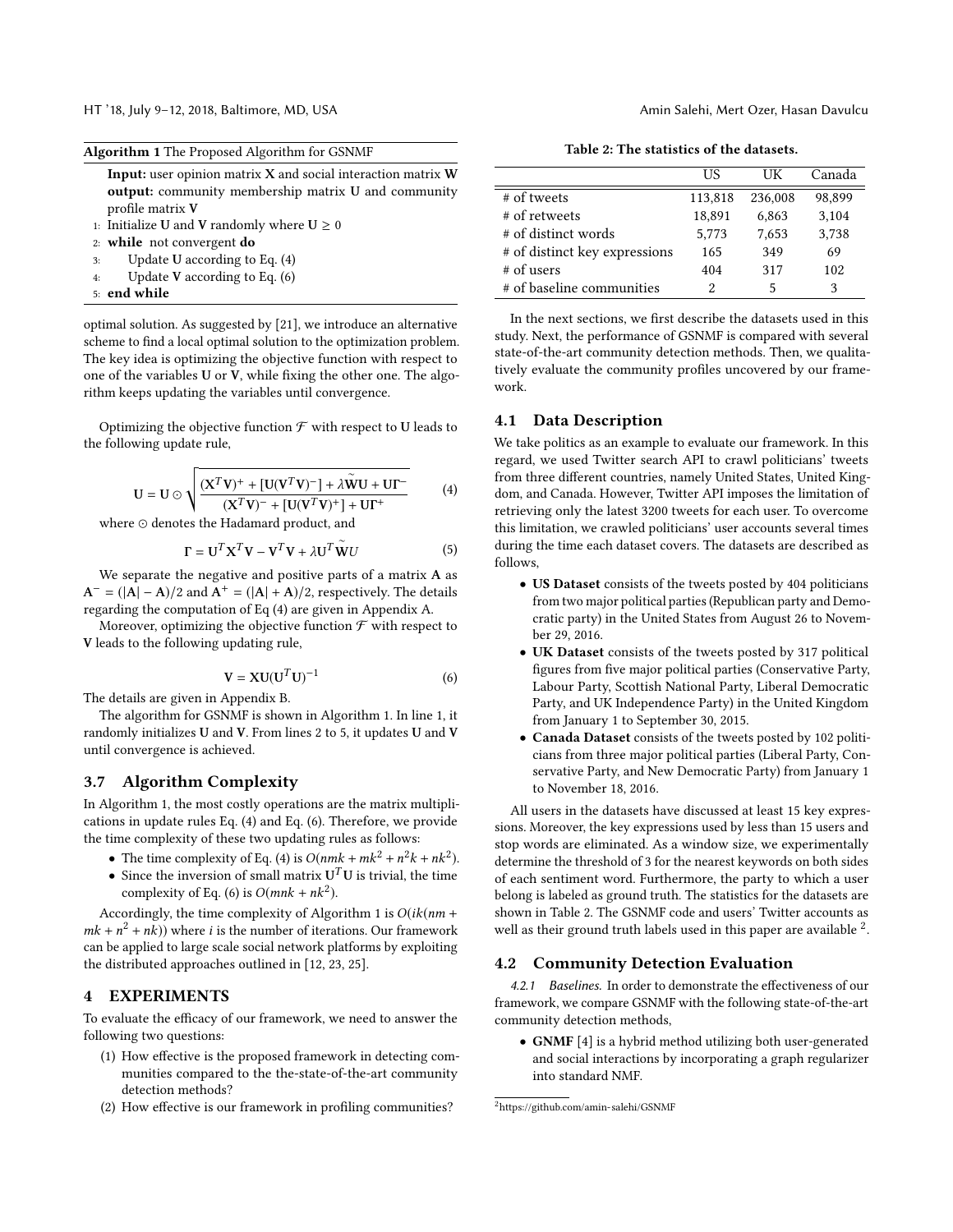- Louvain [\[2\]](#page-8-23) is a link-based method optimizing modularity using a greedy approach.
- Infomap [\[36\]](#page-8-44) is a link-based method built upon information theory to compress the description of random walks in order to find community structure.
- DNMF [\[39\]](#page-8-28) is a hybrid method utilizing both user-generated content and social interactions by incorporating two regularizers (i.e, a graph regularizer and a word similarity regularizer) into standard NMF.
- Soft Clustering [\[44\]](#page-8-45) is a link-based method that assigns users to communities in a probabilistic way.
- CNM [\[7\]](#page-8-24) is a link-based method based on modularity optimization.

4.2.2 Evaluation Metrics. To evaluate the performance of the methods, we utilize three metrics frequently used for community detection evaluation; namely, Normalized Mutual Information (NMI), Adjusted Rand Index (ARI), and purity.

4.2.3 Experimental Results. For this experiment, we use all three datasets. We also utilize the party membership of each politician as ground truth in our evaluation. For the methods providing soft community membership, like our framework, we select the community with the highest membership value for each user as the community to which she/he belongs. Regularization parameters of NMF-based methods are set to be all powers of 10 from 0 to 9 to find the best configuration for each of these methods. We run each method 10 times with its best configuration and then report the best result. According to the results shown in Table [3,](#page-4-0) we can make the following observations,

- Our proposed framework achieves the highest performance in terms of NMI and ARI for all three datasets. In terms of purity, it also achieves the best in the Canada and US datasets. In the UK dataset, Louvain, Infomap, and CNM obtain higher purity compared to our framework since they generate an artificially large number of communities for sparse graphs such as social media networks. For instance, Louvain detects 21 communities for UK dataset.
- Exploiting both user-generated content and social interactions does not necessarily result in achieving better performance compared to link-based methods. For example, the Soft Clustering method achieves better results compared to GNMF and DNMF in terms of all three used metrics. However, link-based methods do not uncover any community profile.
- All NMF-based methods achieve their highest performance with large values (i.e., from  $10^6$  to  $10^9$ ) for the graph regularizer parameter.

## 4.3 Community Profiling Evaluation

In this section, we evaluate the effectiveness of our proposed framework in profiling communities by using US and UK datasets. In this regard, we first label each community detected by our framework with the party to which the majority of community members belong. Next, we evaluate how effectively the profile of a community represents its corresponding ground truth party. To this end, two graduate students who have knowledge of US and UK politics are

<span id="page-4-0"></span>Table 3: Comparison of community detection methods.

|                 |        | US     |        |        | UK     |        | Canada |        |        |
|-----------------|--------|--------|--------|--------|--------|--------|--------|--------|--------|
| Method          | NMI    | ARI    | Purity | NMI    | ARI    | Purity | NMI    | ARI    | Purity |
| Louvain         | 0.5083 | 0.3889 | 0.9752 | 0.7077 | 0.4352 | 0.9937 | 0.8602 | 0.8430 | 0.9902 |
| Infomap         | 0.5026 | 0.3755 | 0.9752 | 0.8871 | 0.8874 | 0.9936 | 0.8971 | 0.9299 | 0.9804 |
| <b>CNM</b>      | 0.5741 | 0.4664 | 0.9752 | 0.8830 | 0.8746 | 0.9905 | 0.9405 | 0.9643 | 0.9902 |
| <b>GNMF</b>     | 0.8564 | 0.9126 | 0.9777 | 0.8120 | 0.8291 | 0.9085 | 0.9597 | 0.9794 | 0.9902 |
| <b>DNMF</b>     | 0.8599 | 0.9222 | 0.9802 | 0.8308 | 0.8030 | 0.8896 | 0.9574 | 0.9716 | 0.9902 |
| Soft Clustering | 0.8934 | 0.9413 | 0.9851 | 0.8481 | 0.8450 | 0.9495 | 1.0000 | 1.0000 | 1.0000 |
| <b>GSNMF</b>    | 0.9069 | 0.9510 | 0.9876 | 0.9298 | 0.9612 | 0.9811 | 1.0000 | 1.0000 | 1.0000 |

assigned to label the results of community profiling methods. It is asked that each key expression in a community profile to be assigned to one of the following categories:

- Supported: A key expression is labeled as supported if the majority of community members have a positive attitude towards it or support it.
- Opposed: A key expression is labeled as opposed if the majority of community members have a negative attitude towards it or oppose it.
- Concerned: A key expression is labeled as concerned if the majority of community members are concerned about it.
- Unrelated: A key expression is labeled as unrelated if the annotators cannot find a strong relevance between the community (party) and the key expression.

In the tables representing community profiles, we color (and mark) supported, opposed, and concerned key expressions with green (+), red (−), and blue (±), respectively. We also leave unrelated key expressions uncolored (and unmarked).

In the following experiments, we expect our proposed framework to achieve three goals:

- (1) Uncovering community profiles which represent the collective opinions of community members into two positive/negative categories;
- (2) Assigning supported key expressions and opposed/concerned ones to positive/negative categories, respectively;
- Minimizing the number of unrelated key expressions in community profiles.

In Sections [4.3.1](#page-4-1) and [4.3.2,](#page-5-0) we evaluate the results of GSNMF according to the first and second goals by using US and UK datasets. To evaluate the performance of the third goal, Section [4.3.3](#page-6-0) compares GSNMF with the baselines with regard to their effectiveness in extracting relevant key expressions.

<span id="page-4-1"></span>4.3.1 US Politics. The US dataset covers many events such as occurrences of gun violence, police brutality (e.g., the shooting of Terence Crutcher), the Flint water crisis, and the death of Fidel Castro; but the major event is the US presidential election of 2016. To give brief background knowledge, two major US parties during the election are described as follows [\[24\]](#page-8-46),

- Democratic Party: A liberal party focusing on social justice issues. In 2016, Hillary Clinton was nominated as the presidential candidate of the party with Tim Kaine as her vice president. Moreover, Barrack Obama, the incumbent Democratic President, was a strong advocate for Hillary Clinton.
- Republican Party: A conservative party, known as the GOP, which had the majority of congressional seats in 2016 and embraces Judeo-Christian ethics. Moreover, Donald Trump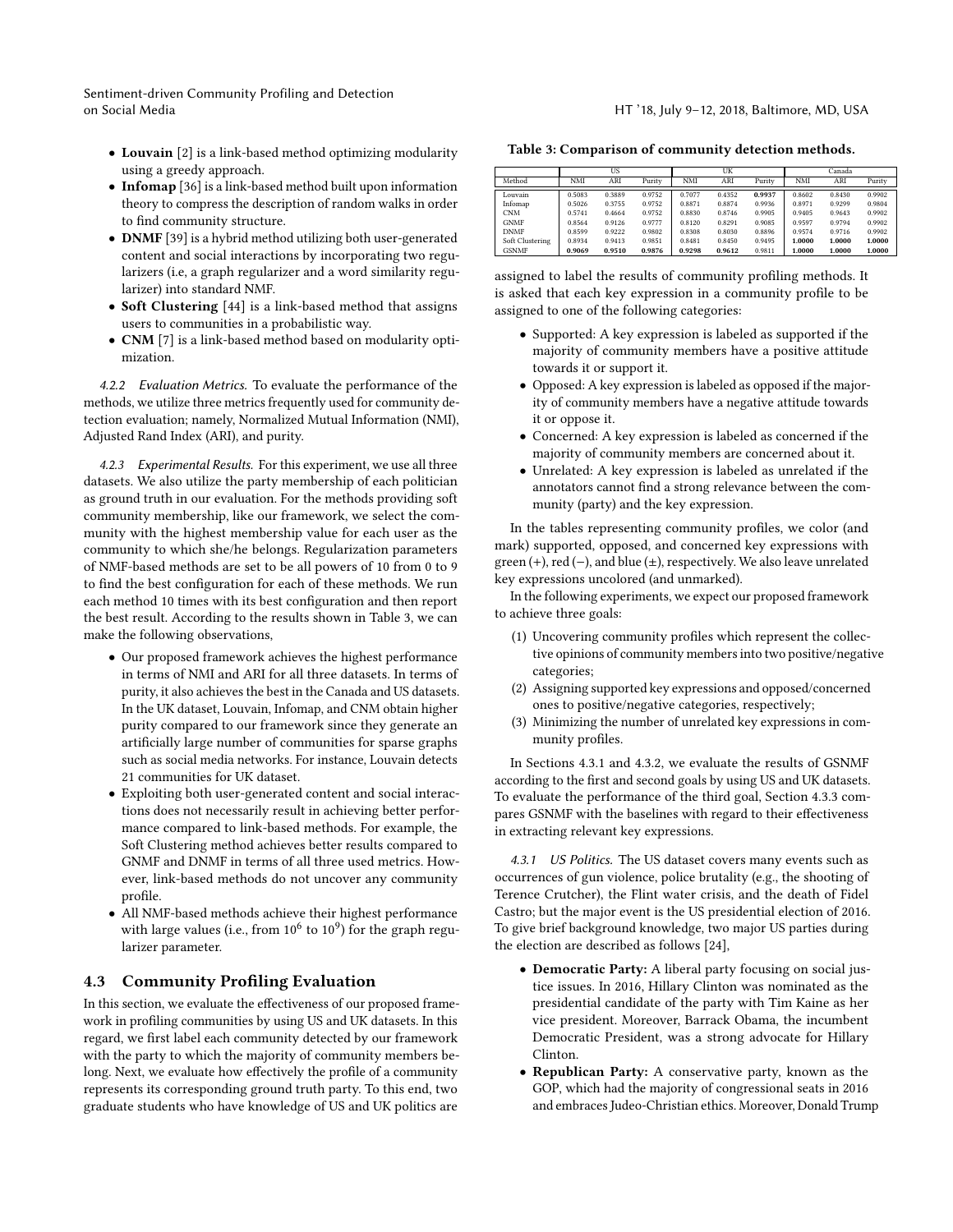HT '18, July 9–12, 2018, Baltimore, MD, USA Amin Salehi, Mert Ozer, Hasan Davulcu

<span id="page-5-1"></span>Table 4: The profiles of two communities detected by our framework in the US dataset.

| Democrats             |                               | Republicans             |                          |
|-----------------------|-------------------------------|-------------------------|--------------------------|
| Positive              | Negative                      | Positive                | Negative                 |
| HillaryClinton        | Zika                          | America                 | Obamacare                |
| $+$                   | $+$                           | $+$                     |                          |
| <b>POTUS</b>          | Trump                         | @SpeakerRyan            | #BetterWay               |
| $+$                   | -                             | $+$                     | $+$                      |
| America               | @HouseGOP                     | Congress                | Zika                     |
| $+$                   | -                             | $+$                     | $+$                      |
| #WomensEqualityDay    | Donald Trump                  | @Mike Pence             | <b>Iran</b>              |
| $+$                   | -                             | $+$                     |                          |
| #NationalComingOutDay | <b>Gun Violence</b>           | @RepTomPrice            | Obama                    |
| $+$                   | -                             | $+$                     | $\overline{\phantom{a}}$ |
| Americans             | #Trans                        | @realDonaldTrump        | Tax code                 |
| $+$                   | $\ddot{}$                     | $+$                     | -                        |
| #LaborDay             | #GunViolence                  | <b>Texas</b>            | <b>Breast Cancer</b>     |
| $+$                   | -                             | $+$                     | $+$                      |
| TimKaine              | <b>Climate Change</b>         | #VeteransDay            | President Obama          |
| $+$                   | $\pm$                         | $+$                     | $-$                      |
| Hillary               | #Trabajadores                 | <b>ICYMI</b>            | <b>GITMO</b>             |
| $+$                   | $\pm$                         |                         | $+$                      |
| American<br>$+$       | <b>TerenceCrutcher</b><br>$+$ | Senator                 | <b>Islamic</b>           |
| Cubs                  | GOP                           | #LaborDay<br>$+$        | <b>State Sponsor</b>     |
| Halloween<br>$+$      | <b>Violence Situations</b>    | God<br>$+$              | <b>POTUS</b>             |
| Veterans              | <b>ISIS</b>                   | <b>Constitution Day</b> | <b>ISIS</b>              |
| $+$                   | -                             | $+$                     | -                        |
| Florida               | #FundFlint                    | <b>USMC</b>             | Hillary                  |
|                       | $+$                           | $+$                     | -                        |
| #LGBTO equality       | Donald                        | Thanksgiving            | <b>Fidel Castro</b>      |
| $+$                   | -                             | $+$                     | -                        |

Note: All colors, signs, and the name of parties in the table are ground truth.

was nominated as the party candidate for the presidency with Mike Pence as his vice president.

During the campaign, Republicans—especially Donald Trump mainly criticized president Obama and his policies (e.g., Obamacare, tax plans, and Iran deal) in order to discredit Hillary Clinton, whom they claimed was going to continue the Obama legacy and uphold the status quo [\[24\]](#page-8-46). On the other hand, Clinton's campaign brought the issue of gun violence into the contest, and also focused on human rights for groups such as women and LGBTQ [\[24\]](#page-8-46).

Table [4](#page-5-1) shows the profiles of two communities detected by our framework in the US dataset as well as their corresponding ground truth political parties and experts' labels. According to the provided background, the community on the left highly resembles the Democratic Party since its members have generally expressed: (1) positive attitudes towards Hillary Clinton, the U.S. president (i.e., POTUS), Tim Kaine, and human rights issues (e.g., #WomensEqualityDay, #LGBTQ equality, and #NationalComingOutDay), and (2) negative attitudes towards the Republican Party (e.g., @HouseGOP and GOP), Donald Trump, and gun violence, police brutality (e.g., the shooting of Terence Crutcher). On the other hand, the community on the right highly resembles the Republican Party since its members have generally expressed: (1) positive attitudes towards the Republican Party (e.g., @HouseGOP and @SpeakerRyan), Donald Trump, Mike Pence, Congress, and religion (i.e., God), and (2) negative attitudes towards President Obama and his policies (i.e., Obamacare, tax code, Iran, Guantanamo Bay detention camp (i.e., GITMO)) as well as Hillary Clinton.

Negative sentiment implies both opposition and concern. If necessary, our framework can differentiate opposition from concern by providing the sentiment words frequently expressed by the members of a community towards each key expression. For example, Democrats' negative sentiment towards Donald Trump mainly comes from the sentiment words "unfit", "low", and "dangerous" which suggest opposition. On the other hand, their negative sentiment towards #Trans (i.e., transgender people) mainly originates from the sentiment words "discrimination" and "murder" which indicate concern.

To demonstrate the advantage of our community profiling method, we compare the profiles of typical community profiles usually provided by retrospective studies with those uncovered by our framework. Table [5](#page-5-2) shows the profiles of two communities detected by GNMF and DNMF in the US dataset as well as their corresponding

| a. GNMF                  |                        |                          |                  |  |                          |                  |                          | b. DNMF                |  |
|--------------------------|------------------------|--------------------------|------------------|--|--------------------------|------------------|--------------------------|------------------------|--|
|                          | Democrats              |                          | Republicans      |  | Democrats                |                  | Republicans              |                        |  |
|                          | Trump                  |                          | Obamacare        |  |                          | Congress         | $+$                      | Congress               |  |
| $\ddot{}$                | Hillary                | ±                        | #BetterWay       |  | $\ddot{}$                | Obamacare        | $\overline{\phantom{0}}$ | Obamacare              |  |
| $+$                      | Gov                    | $\ddot{}$                | Congress         |  |                          | Trump            | $+$                      | Trump                  |  |
| $\ddot{}$                | HillaryClinton         | $\ddot{}$                | <b>Zika</b>      |  |                          | #BetterWay       | $+$                      | #BetterWay             |  |
| $\overline{\phantom{0}}$ | Donald Trump           | $\ddot{}$                | America          |  | $\ddot{}$                | America          | $+$                      | America                |  |
| $+$                      | #DoYourJob             | $+$                      | @HouseGOP        |  | $\ddot{}$                | Zika             | $\ddot{}$                | Zika                   |  |
|                          | DebateNight            | $\ddot{}$                | American         |  | $\overline{\phantom{0}}$ | @HouseGOP        | $\ddot{}$                | @HouseGOP              |  |
| $\overline{\phantom{0}}$ | @realDonaldTrump       |                          | <b>ICYMI</b>     |  | $\ddot{}$                | American         | $+$                      | American               |  |
|                          | China                  | $\overline{\phantom{0}}$ | Obama            |  | $\ddot{}$                | Gov              |                          | Gov                    |  |
| $\overline{\phantom{0}}$ | @CoryBooker            |                          | Florida          |  | $\ddot{}$                | #DoYourJob       |                          | #DoYourJob             |  |
| $+$                      | Russia                 | $^{+}$                   | Americans        |  |                          | <b>ICYMI</b>     |                          | <b>ICYMI</b>           |  |
|                          | ElectionDay            |                          | <b>Iran</b>      |  | $\ddot{}$                | Americans        | -                        | HillaryClinton         |  |
| $+$                      | <b>Climate Change</b>  | $+$                      | U.S.             |  | $+$                      | HillaryClinton   | $+$                      | Americans              |  |
|                          | Debate                 | $\ddot{}$                | #HurricanMatthew |  | $\ddot{}$                | Hillary          |                          | Hillary                |  |
| $+$                      | <b>Hillary Clinton</b> |                          | <b>POTUS</b>     |  | $\overline{\phantom{0}}$ | @realDonaldTrump | $+$                      | @realDonaldTrump       |  |
| -                        | Donald                 | $^{+}$                   | @realDonaldTrump |  | $\ddot{}$                | Obama            |                          | Obama                  |  |
|                          | Virginia               |                          | Clinton          |  | $\ddot{}$                | U.S.             | $\ddot{}$                | U.S.                   |  |
| $+$                      | <b>HRC</b>             | $\ddot{}$                | Hurrican Matthew |  | $\ddot{}$                | <b>POTUS</b>     |                          | <b>POTUS</b>           |  |
|                          | VPDebate               | -                        | Washington       |  | $\ddot{}$                | <b>Iran</b>      |                          | <b>Iran</b>            |  |
| $+$                      | America                | ±                        | <b>FBI</b>       |  | $\ddot{}$                | Clinton          |                          | Clinton                |  |
| $\ddot{}$                | TimKaine               | $\ddot{}$                | <b>Texas</b>     |  | $\overline{\phantom{0}}$ | Donald Trump     | $+$                      | <b>Donald Trump</b>    |  |
| $^{+}$                   | #WomenEqualityDay      | $\ddot{}$                | Senate           |  | $\ddot{}$                | <b>Veterans</b>  | $\ddot{}$                | <b>Veterans</b>        |  |
| $+$                      | <b>FLOTUS</b>          | $\ddot{}$                | <b>Veterans</b>  |  | $\ddot{}$                | Washington       | $\overline{\phantom{0}}$ | Washington             |  |
| $+$                      | #IamWithHer            | $\pm$                    | Matthew          |  | $\ddot{}$                | HurricanMatthew  | $\ddot{}$                | <b>HurricanMatthew</b> |  |
| 士                        | Flint                  |                          | #DoYourIob       |  |                          | Senate           | $\ddot{}$                | Senate                 |  |
| $\ddot{}$                | <b>POTUS</b>           | $^{+}$                   | @SpeakerRyan     |  | $\ddot{}$                | <b>FBI</b>       | $+$                      | <b>FBI</b>             |  |
| $+$                      | <b>HouseDemocrats</b>  |                          | Ohio             |  |                          | Florida          |                          | Florida                |  |
|                          | <b>Steve Bannon</b>    | $\ddot{}$                | #NeverForget     |  |                          | Texas            | $+$                      | <b>Texas</b>           |  |
|                          | Bannon                 | $+$                      | GOP              |  |                          | <b>GOP</b>       | $+$                      | <b>GOP</b>             |  |
| $+$                      | <b>USA</b>             |                          | WSI              |  |                          | Oct              |                          | Oct                    |  |

<span id="page-5-2"></span>Table 5: The profiles of two communities detected by GNMF and DNMF in the US dataset.

ground truth political parties. As we observe, it is almost impossible for a non-expert individual to recognize the party associated with each profile since the position of the communities towards the key expressions are not taken into account. For example, in profiles corresponding to the Democratic Party and the Republican Party, many key expressions related to Trump, Clinton, and Obama exist, but there is no information regarding collective attitude of community members toward such key expressions. However, Table [4](#page-5-1) shows that our proposed method correctly divides opposed/concerned key expressions and supported ones into the correct categories. Therefore, our framework makes it easy not only to differentiate and understand communities better but also to associate online communities with their real-world counterparts (if exist).

<span id="page-5-0"></span>4.3.2 UK Politics. The UK dataset covers many events such as the rise of terrorism and terrorist attacks (e.g., CharlieHebdo and Tunisia attack), and many natural disasters (e.g., Nepal earthquake and Ebola) that happened in the first nine months of 2015. However, the major event in this period of time is the UK general election. Brief background knowledge about five major UK parties during the general election are provided as follows [\[27\]](#page-8-47),

- Conservative Party: This party is also known as Tory and was led by David Cameron in 2015. David Cameron also led the UK government before and after the election of 2015. George Osborne, Nicky Morgan, and Jeremy Hunt were some of his secretaries.
- Labour Party: Ed Miliband was the leader of the Labour party for the election and selected Tom Watson as his deputy chair and campaign coordinator. Jeremy Corbyn, Yvette Cooper, Liz Kendall, and Andy Burnham were among the prominent members of the party.
- Liberal Democrat Party: Nick Clegg led the Liberal Democrat Party in 2015. Norman Lamb, John Leech, Nick Harvey, Tim Farron, and Charles Kennedy were some of the party's parliamentarians.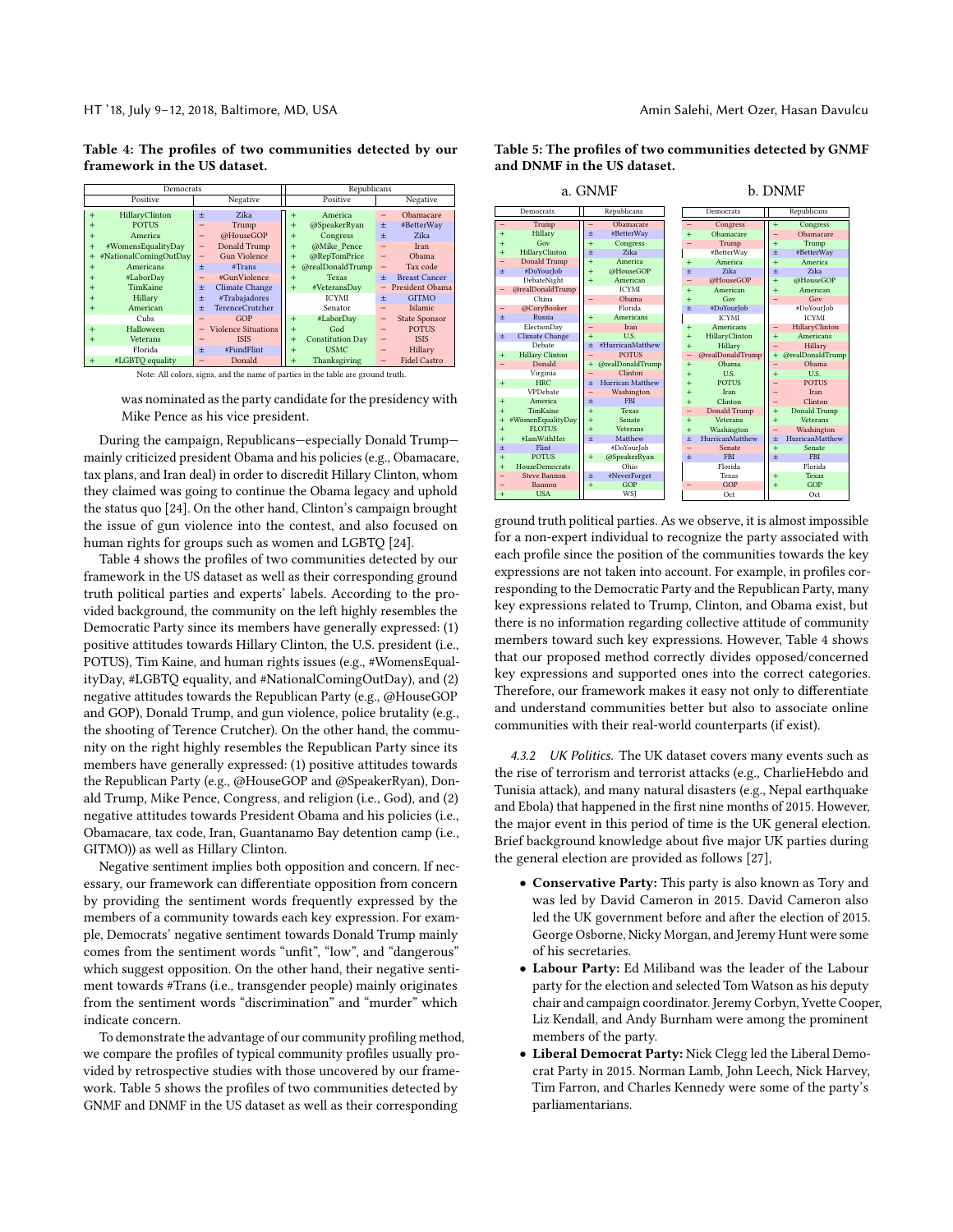<span id="page-6-1"></span>

| Conservative Party (Tory)<br>Labour Party (Lab) |                                                    |                         |                           | Liberal Democrat Party (Lib Dem) |                     |  |                   | Scottish National Party (SNP)    | UK Independence Party (UKIP)                          |                      |  |
|-------------------------------------------------|----------------------------------------------------|-------------------------|---------------------------|----------------------------------|---------------------|--|-------------------|----------------------------------|-------------------------------------------------------|----------------------|--|
| Positive                                        | Negative                                           | Positive                | Negative                  | Positive                         | Negative            |  | Positive          | Negative                         | Positive                                              | Negative             |  |
| Conservatives                                   | Labour                                             | Labour                  | <b>Tories</b><br>-        | LibDems                          | Labour              |  | TheSNP            | Tory                             | <b>UKIP</b>                                           | Calais<br>土          |  |
| @David Cameron                                  | Miliband<br>-                                      | UKLabour                | Tory                      | @Nick_Clegg $\pm$                | Iraq                |  | GE15              | Trident                          | @Nigel Farage'                                        | Labour               |  |
| Cameron                                         | Tunisia                                            | LabourDoorStep          | Cameron<br>-              | GE2015                           | Climate Change<br>土 |  | <b>SNP</b>        | <b>Tories</b>                    | Nigel Farage                                          | <b>ISIS</b>          |  |
| GE2015                                          | Paris                                              | @AndyBurnhamMP          | A&E                       | NormanLamb                       | <b>Tories</b>       |  | + NicolaSturgeon  | Labour                           | <b>BBCqt</b>                                          | Greece<br>士          |  |
| @George Osborne                                 | <b>FIFA</b>                                        | Ed Miliband             | David Cameron<br>-        | Cardiff                          | Tory                |  | Scotland          | + #RefugeesWelcome               | GE2015                                                | <b>BBC</b>           |  |
| + VoteConservative <sup>*</sup>                 | <b>ISIL</b><br>$\overline{\phantom{0}}$            | <b>Britain</b>          | Bedroom Tax<br>-          | @TimFarron<br>$\ddot{}$          | UKLabour            |  | <b>MPs</b>        | Iraq                             | Cameron                                               | <b>Britain</b><br>士  |  |
| + NickyMorgan01 $\star$                         | Heathrow<br>±.                                     | @GloriadePiero          | BedroomTax                | Lib Dem                          | <b>Tuition Fees</b> |  | Glasgow           | Paris                            | Mark                                                  | Government           |  |
| London                                          | <b>Charles Kennedy</b><br>$\overline{\phantom{0}}$ | YvetteCooperMP          | Govt<br>-                 | $\pm$ Mental Health $\pm$        | <b>HIV</b>          |  | Alan              | CharlieHebdo <sup>★</sup><br>$+$ | <b>Brexit</b>                                         | <b>Tories</b><br>$-$ |  |
| Wales                                           | Ed Miliband                                        | YvetteForLabour'        | <b>Tax Credits</b><br>$+$ | Lib Dems                         | <b>SNP</b>          |  | Scottish          | Svria                            | Telegraph                                             | David Cameron<br>-   |  |
| David Cameron                                   | <b>SNP</b>                                         | SteveReedMP             | <b>SNP</b>                | <b>NHS</b>                       | PMOs                |  | GE2015            | Mediterranean                    | <b>BBC5live</b>                                       | Libya                |  |
| @Jeremy Hunt                                    | Syria                                              | @LeicesterLiz           | Government                | John                             | CharlieHebdo        |  | Edinburgh         | Med                              | Oueen                                                 | Miliband             |  |
| Team2015 $\star$                                | Lab                                                | LizforLeader $^\star$   | France                    | Nick Clegg<br>$\ddot{}$          | Nigel Farage        |  | Maiden Speech     | French<br>$+$                    | Andrew                                                | Tunisia<br>士         |  |
| Chris                                           | LibDems                                            | @TristramHuntMP         | Tunisia<br>$+$            | LBC                              | Ebola               |  | <b>NHS</b>        | Charles                          | George's                                              | Paris                |  |
| @Tracey Crouch                                  | Calais<br>±.                                       | GE2015                  | Syria                     | LibDem<br>$\ddot{}$              | Paris               |  | Neil              | Tunisia                          | JeremyCorbyn <sup>★</sup><br>$\overline{\phantom{0}}$ | <b>SNP</b>           |  |
| England                                         | Nepal                                              | VoteLabour <sup>*</sup> | Europe                    | Govt                             | Welfare Bill        |  | + Nicola Sturgeon | Westminster                      | Jeremy Corbyn                                         | Mediterranean<br>土   |  |

Table 6: The profiles of five communities detected by our framework in the UK dataset.

Note: All colors, signs, and the name of parties in the table are ground truth.

- Scottish National Party: The SNP is a Scottish Nationalist party led by Nicola Sturgeon in 2015. Alan Brown and Neil Gray were some of the party's parliamentarians.
- UK Independence Party: UKIP was led by Nigel Farage in 2015. The party embodies opposition to both United Kingdom EU membership and immigration.

Table [6](#page-6-1) shows the profiles of five communities detected by our framework in the UK dataset as well as their corresponding ground truth political parties. As shown in the table, all parties have a common key expression, the general election of 2015 (e.g, GE2015 and GE15). We can also observe that the members of each party have generally expressed: (1) positive attitudes towards their party and also their prominent members and (2) negative attitudes towards other parties and their prominent members due to election competition [\[27\]](#page-8-47). Moreover, the government was a coalition between the Conservative Party and the Liberal Democrat Party before the election. This coalition explains why they expressed positive sentiments towards the government related issues (i.e., Govt and Cameron) [\[27\]](#page-8-47). According to the negative attitudes of almost all parties, we can determine that the Conservative party and the Labour party are the ones towards which other parties expressed most negative sentiments. Furthermore, these two parties expressed a high negative sentiment towards each other. The reason behind this antagonism is that these parties are the two biggest parties having the highest chance of winning an outright majority in the election [\[27\]](#page-8-47). Moreover, UKIP's negative view on Calais, the city in France where immigrants enter the UK, and Mediterranean (immigrants/immigration) reflects its anti-immigration stance. Moreover, UKIP's positive sentiment on Brexit and its negative sentiment on Greece indicates its anti-EU orientation.

Table [7](#page-6-2) shows the profiles of five communities detected by GNMF in the UK dataset as well as their corresponding ground truth political parties. Due to space limitation, we do not provide the community profiles detected by DNMF. As we observe from Table [7,](#page-6-2) the same problem which exists in the profiles of communities detected by GNMF and DNMF in the US dataset still exists here. In other words, it is not clear which community represents which party. For instance, the profiles which corresponds to the Conservative Party and the Labour Party shared many key expressions such as Labour, Tories, David Cameron (@David\_Cameron), @Ed\_Miliband, UKLabour, and VoteLabour, but there is no other information to understand the positions of these two parties towards these key expressions in order to differentiate them and also

|           | Conservatives                                                                   |                          | Labours              |                          | Lib dems                 |                          | <b>SNPs</b>        |                          | <b>UKIPs</b>           |  |
|-----------|---------------------------------------------------------------------------------|--------------------------|----------------------|--------------------------|--------------------------|--------------------------|--------------------|--------------------------|------------------------|--|
| $=$       | Miliband                                                                        | $\overline{a}$           | <b>UKIP</b>          | $+$                      | Libdems                  | $\ddot{}$                | <b>SNP</b>         | -                        | @JessPhillips          |  |
| $\ddot{}$ | Conservatives                                                                   | $\ddot{}$                | Labour               |                          | GE2015                   | $\ddot{}$                | Scotland           |                          | birmingham             |  |
|           | GE2015                                                                          | $\overline{a}$           | <b>Tories</b>        | $=$                      | Labour                   | $\ddot{}$                | VoteSNP            | -                        | Labour                 |  |
| $+$       | @David Cameron                                                                  | $+$                      | <b>NHS</b>           | $\ddot{}$                | @LFeatherstone           |                          | GE15               |                          | john                   |  |
| $=$       | Labour                                                                          | $\ddot{}$                | <b>Britain</b>       | -                        | @CLeslieMP               | $\ddot{}$                | @TheSNP            | $\overline{\phantom{0}}$ | Libdems                |  |
|           | <b>VoteConservetives</b>                                                        | $\overline{\phantom{0}}$ | Cameron              |                          | <b>Bradford</b>          | $\overline{a}$           | Labour             | -                        | <b>NHS</b>             |  |
| $\ddot{}$ | Govt                                                                            | $\overline{\phantom{0}}$ | @Nigel Frange        | $+$                      | @Nick Clegg              | $\overline{\phantom{0}}$ | Westminster        | -                        | LabourEoin             |  |
| $\ddot{}$ | <b>NHS</b>                                                                      | $\ddot{}$                | <b>UKLabour</b>      |                          | London                   | $\qquad \qquad -$        | Tory               | $\overline{\phantom{0}}$ | Lib dems               |  |
|           | LeaderDebates                                                                   |                          | London               | Ŧ                        | Budget2015               |                          | GE2015             | $\overline{a}$           | Lib dem                |  |
| $\ddot{}$ | @ZacGoldsmith                                                                   | $\ddot{}$                | LabourDoorStep       |                          | Wales                    | $\ddot{}$                | @NicolaSturgeon    |                          | Hansard                |  |
| -         | @Ed Miliband                                                                    |                          | BBC:                 | $+$                      | <b>NHS</b>               |                          | LeadersDebate      | -                        | @TobyPerkinsMP         |  |
|           | <b>MPs</b>                                                                      |                          | <b>BBCqt</b>         | $\overline{\phantom{0}}$ | Miliband                 | $\overline{\phantom{0}}$ | LaboursDoorStep    | -                        | <b>UKLabour</b>        |  |
|           | London                                                                          | $\ddot{}$                | Europe               |                          | LeaderDebate             |                          | MPs                |                          | MPs                    |  |
| -         | UKLabour                                                                        |                          | @AndyBurnhamMP       |                          | @George Osborne          | ±.                       | Trident            |                          | @SabelHardman          |  |
|           | Wales                                                                           | $\ddot{}$                | @ED Miliband         | $+$                      | Lib dems                 | $\ddot{}$                | Scottish           |                          | <b>Tess</b>            |  |
| $+$       | England                                                                         | $\ddot{}$                | <b>TessaIowell</b>   | $=$                      | David Cameron            |                          | London             | -                        | Labour party           |  |
|           | + @George Osborne                                                               | $\overline{\phantom{0}}$ | David Cameron        | $+$                      | Lib dem                  | $\equiv$                 | UKLabour           | $=$                      | @SimonDanczuk          |  |
|           | croydon                                                                         | -                        | Tory                 | $+$                      | Mental Health            |                          | PMOS               | -                        | Libdem                 |  |
| $+$       | @NickyMorgan01                                                                  | $\ddot{}$                | Corbyn               | $+$                      | @SWilliamsMP             | -                        | @David Cameron     |                          | GE2015                 |  |
| $\ddot{}$ | @NorwichChloe                                                                   | Ŧ                        | Calasis              | $\ddot{}$                | @NormanLamb              |                          | Wales              |                          | Youtube                |  |
| $+$       | @RobertBuckland                                                                 | $\ddot{}$                | @YvetteCooper        | $=$                      | Conservatives            | $\ddot{}$                | @GradvSNP          | $=$                      | Europe                 |  |
| -         | VoteLabour                                                                      | $\ddot{}$                | VoteLabour           | $=$                      | <b>Tories</b>            | $+$                      | Glasgow            | $\overline{\phantom{0}}$ | miliband               |  |
| ۰         | @CLeslieMP                                                                      | ±.                       | Greece               | $+$                      | Nick Clegg               |                          | <b>Front Page</b>  | $\overline{a}$           | <b>Food Banks</b>      |  |
| -         | LabourLeadership                                                                | $\ddot{}$                | England              |                          | Cardiff                  | $\overline{\phantom{a}}$ | VoteLabour         | $=$                      | <b>Housing Benefit</b> |  |
| $\ddot{}$ | <b>Tories</b>                                                                   | $\ddot{}$                | Jeremy Corbyn        | $\ddot{}$                | @TimFarron               | $\overline{a}$           | ScottishLabour     |                          | Google                 |  |
| $+$       | Minister                                                                        | -                        | Farage               |                          | <b>VoteConservatives</b> | $\ddot{}$                | Nicola Sturgeon    | $\overline{\phantom{0}}$ | @GiselaStuart          |  |
| -         | Guardian                                                                        |                          | + YvetteCooperLabour |                          | <b>Bristol</b>           | $\overline{a}$           | LabourLeadership   | $\equiv$                 | Labour MPs             |  |
|           | Leeds                                                                           | -                        | Telegraph            |                          | Croydon                  | -                        | Lab                | $\ddot{}$                | <b>Britain</b>         |  |
| $\ddot{}$ | Government                                                                      |                          | + @EmmaReynoldMP     |                          | Norwich                  |                          | Edinburgh          |                          | <b>Wales</b>           |  |
|           | State                                                                           |                          | Thurrock             |                          | Chancellor               |                          | $-$ @AndyburnhamMP | $\overline{\phantom{a}}$ | @David Cameron         |  |
|           | Note: All colors, signs, and the name of parties in the table are ground truth. |                          |                      |                          |                          |                          |                    |                          |                        |  |

<span id="page-6-2"></span>Table 7: The profiles of five communities detected by using GNMF in the UK dataset .

associate the community profiles to the parties. However, as Table [6](#page-6-1) suggests, the community profiles detected by our framework shows that the community associated to the Conservative Party have positive attitude towards David Cameron but negative attitude towards Labour and Miliband. On the other hand, the community associated to the Labour Party have the positive attitude towards Labour, UKLabour, and Miliband but negative attitude towards Tories and David Cameron. Since this corresponds to our ground truth, we can conclude that sentiment information can play an essential role in providing better community profiles.

<span id="page-6-0"></span>4.3.3 Quantitative results. In this section, we aim to compare GSNMF with GNMF and DNMF in terms of their effectiveness in extracting relevant key expressions for community profiles. Figure [1](#page-7-0) shows the accuracy of all methods in US and UK datasets by considering different number of top key expressions as community profiles. As we observe, GSNMF outweighs GNMF and DNMF in all experiments. For instance, by considering top 30 key expressions as community profiles, 93% of key expressions extracted by GSNMF in the US dataset are relevant compared to 82% in GNMF and 85% in DNMF. Similarly, 83% of key expressions extracted by GSNMF in the UK dataset are relevant compared to 65% in DNMF and 73% in GNMF. The experiments also suggest that GSNMF achieves better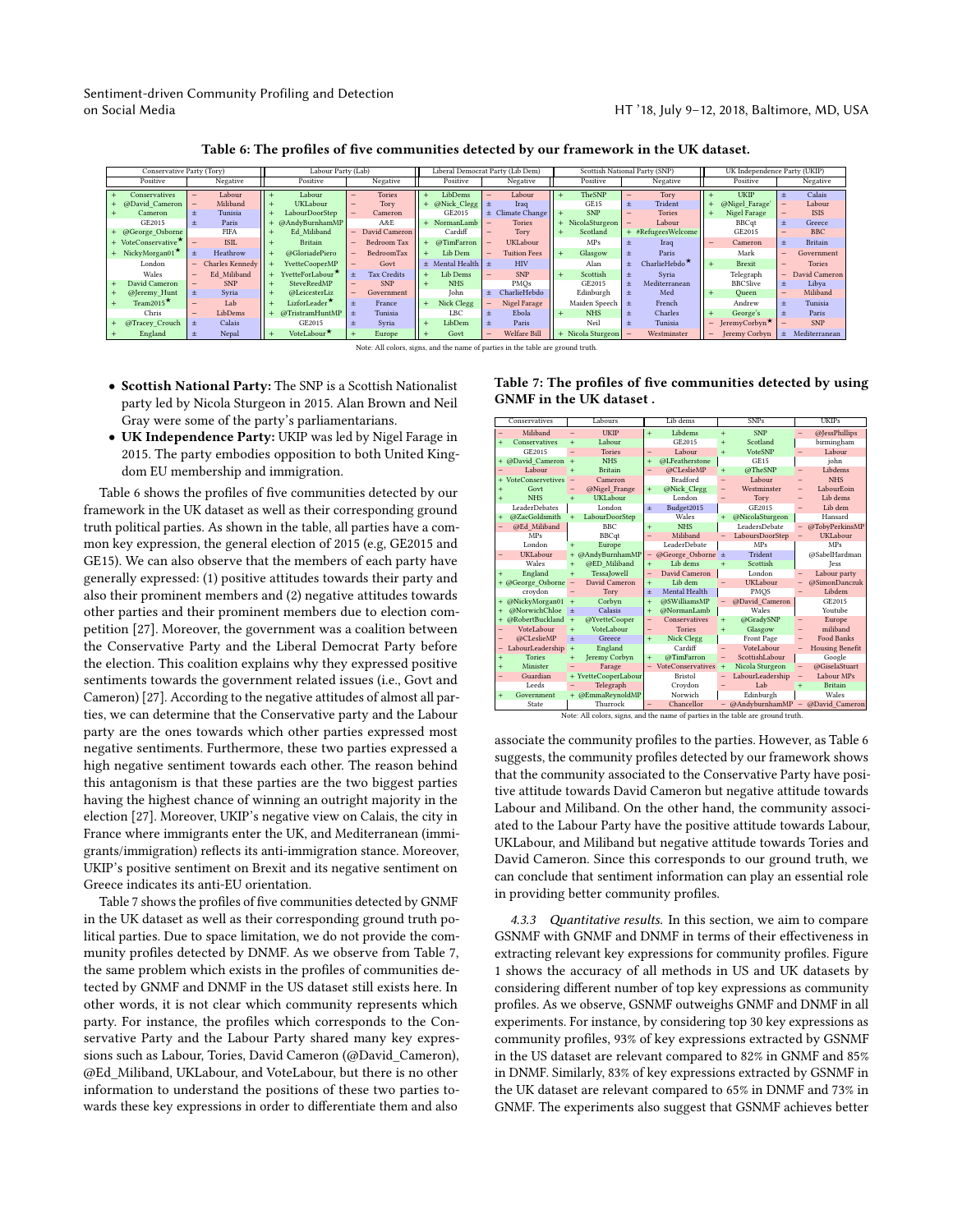<span id="page-7-0"></span>

Figure 1: The accuracy of community profiling methods in extracting relevant key expressions.

accuracy with lower number of top key expressions as community profiles. This implies that the higher a key expression is ranked by GSNMF, the more likely it is relevant. Following these observations, sentiment-driven community profiling produces key expressions which are more relevant than its sentiment insensitive counterparts.

## 5 CONCLUSION AND FUTURE WORK

In this paper, we presented a sentiment-driven community profiling and detection framework. Our framework uncovers a lowdimensional latent space in order to cluster users according to their opinions and social interactions. It also provides community profiles reflecting positive/negative collective opinions of their members. Experimental results on real-world social media datasets demonstrated: (1) our framework obtains significant performance in detecting communities compared to several state-of-the-art community detection methods, and (2) our framework presents a sentimentdriven community profiling approach that provides better insights into the collective opinions of community members by dividing key expressions into positive and negative categories.

Our future work includes the following directions. First, the current sentiment analysis is not capable of differentiating between opposition and concern. There is a need to propose new methods to differentiate between opposition and concern. Second, identifying the dynamics of communities sheds light on their temporal behavior. Therefore, we will focus our efforts on detecting and profiling the dynamics of communities.

# A APPENDIX

#### A.1 Computation of U

Optimizing the objective function  $\mathcal F$  in Eq. [\(3\)](#page-2-3) with respect to U is equivalent to solving

$$
\min_{\mathbf{U}} \quad \mathcal{F}_{U} = ||\mathbf{X} - \mathbf{V}\mathbf{U}^{T}||_{F}^{2} - \lambda Tr(\mathbf{U}^{T}\widetilde{\mathbf{W}}\mathbf{U})
$$
\n
$$
\text{s.t.} \quad \mathbf{U} \geq 0, \mathbf{U}^{T}\mathbf{U} = \mathbf{I}.
$$
\n
$$
(7)
$$

Let  $\Gamma$  and  $\Lambda$  be the Lagrange multiplier for constraints  $U^T U = I$ and  $U \geq 0$  respectively, and the Lagrange function is defined as follows:

$$
\begin{aligned}\n\min \quad & \mathcal{L}_{\mathbf{U}} = ||\mathbf{X} - \mathbf{V}\mathbf{U}^T||_F^2 - \lambda Tr(\mathbf{U}^T \widetilde{\mathbf{W}} \mathbf{U}) \\
&\quad - Tr(\mathbf{A}\mathbf{U}^T) + Tr(\mathbf{\Gamma}(\mathbf{U}^T \mathbf{U} - \mathbf{I}))\n\end{aligned} \tag{8}
$$

The derivative of  $\mathcal{L}_{U}$  with respect to U is

$$
\frac{\partial \mathcal{L}_{U}}{\partial U} = -2X^{T}V + 2UV^{T}V - 2\lambda \widetilde{W}U - \Lambda + 2UF
$$
 (9)

By setting  $\frac{\partial \mathcal{L}_{U}}{\partial U} = 0$ , we get

$$
\Lambda = -2X^T V + 2UV^T V - 2\lambda \widetilde{W}U + 2UF \qquad (10)
$$

With the KKT complementary condition for the nonnegativity of U, we have  $\Lambda_{ij}U_{ij} = 0$ . Therefore, we have

$$
(-\mathbf{X}^T \mathbf{V} + \mathbf{U} \mathbf{V}^T \mathbf{V} - \lambda \widetilde{\mathbf{W}} \mathbf{U} + \mathbf{U} \mathbf{\Gamma})_{ij} \mathbf{U}_{ij} = 0 \tag{11}
$$

where  $\Gamma = U^T X^T V - V^T V + \lambda U^T$ ∼ WU.

ιere  $\Gamma = U^I X^I V - V^I V + \lambda U^I W U$ .<br>Matrices Γ, X<sup>T</sup>V, and V<sup>T</sup>V take mixed signs. Motivated by [\[10\]](#page-8-36), we separate positive and negative parts of any matrix **A** as  $A_{ij}^+ = (|A_{11}| + |A_{22}|)/2$  $(|A_{ij}| + A_{ij})/2$ ,  $A_{ij}^- = (|A_{ij}| - A_{ij})/2$ .<br>Thus we get

Thus, we get

$$
+\lambda \widetilde{\mathbf{W}} \mathbf{U} + \mathbf{U} \boldsymbol{\Gamma}^-)
$$
  
+
$$
+ ((\mathbf{X}^T \mathbf{V})^- + [\mathbf{U} (\mathbf{V}^T \mathbf{V})^+] + \mathbf{U} \boldsymbol{\Gamma}^+)]_{ij} \mathbf{U}_{ij} = 0
$$
 (12)

which leads to the updating rule of U in Eq [\(4\)](#page-3-0).

## A.2 Computation of V

Optimizing the objective function  $\mathcal F$  in Eq. [\(3\)](#page-2-3) with respect to V is equivalent to solving

$$
\min_{\mathbf{V}} \quad \mathcal{F}_{\mathbf{V}} = ||\mathbf{X} - \mathbf{V}\mathbf{U}^T||_F^2 \tag{13}
$$

The derivative of  $\mathcal{F}_V$  with respect to V is

$$
\frac{\partial \mathcal{F}_V}{\partial V} = -2XU + 2VU^T U \tag{14}
$$

Setting  $\frac{\partial \mathcal{F}_V}{\partial V} = 0$ , we get the updating rule of **V** in Eq [\(6\)](#page-3-1).